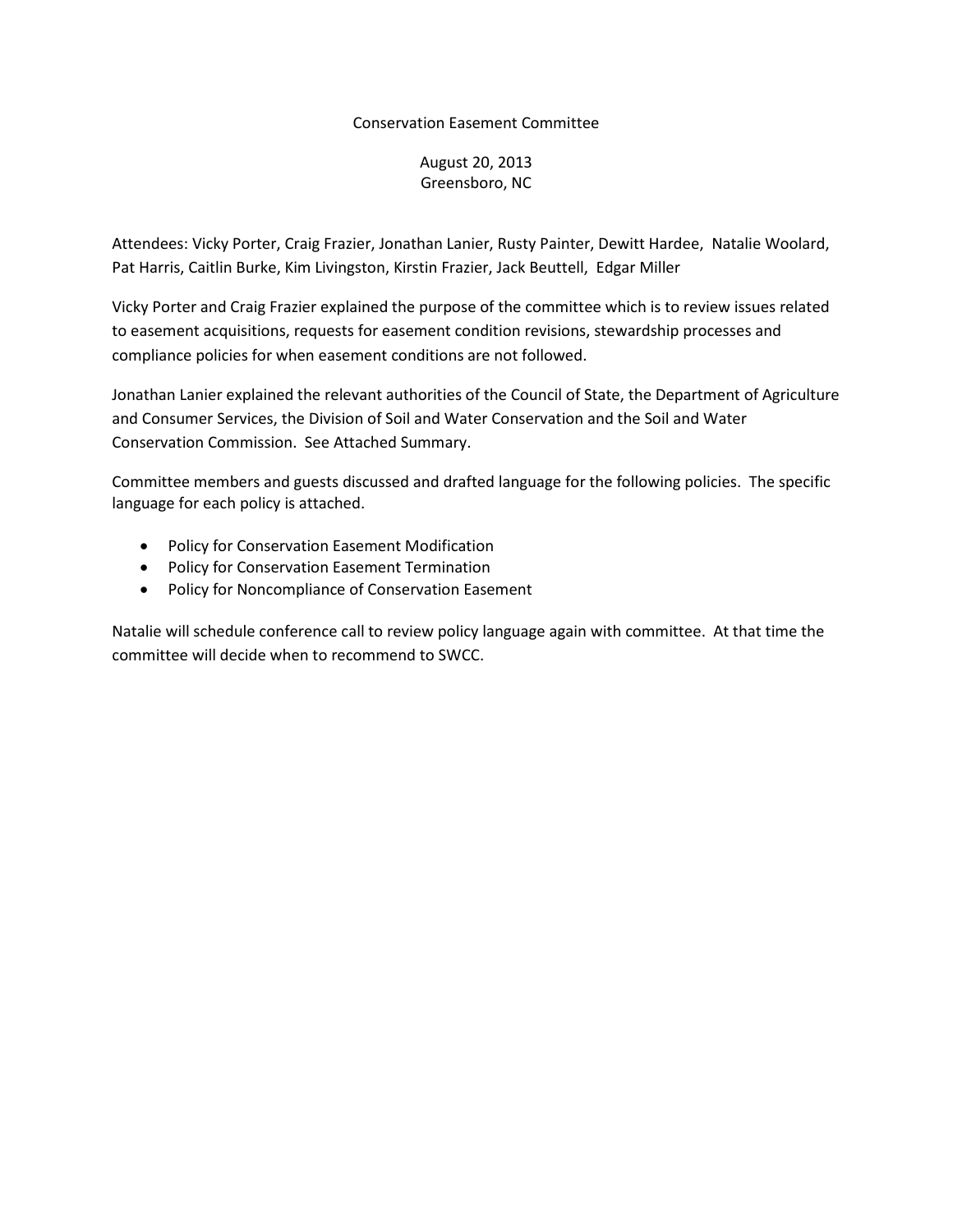# **Relevant Authority of Council of State**

### **§ 146-22. All acquisitions to be made by Department of Administration.**

(a) Every acquisition of land on behalf of the State or any State agency, whether by purchase, condemnation, lease, or rental, shall be made by the Department of Administration and approved by the Governor and Council of State.

## **§ 146-27. The role of the Department of Administration in sales, leases, and rentals.**

(a) General. - Every sale, lease, rental, or gift of land owned by the State or by any State agency shall be made by the Department of Administration and approved by the Governor and Council of State.

### **§ 146-32. Exemptions as to leases, etc.**

The Governor, acting with the approval of the Council of State, may adopt rules and regulations

(1) Exempting from any or all of the requirements of this Subchapter such classes of lease, rental, easement, and right-of-way transactions as he deems advisable;

### **§ 143-341. Powers and duties of Department.**

- (4) Real Property Control:
- d. To acquire, whether by purchase, exercise of the power of eminent domain, lease, or rental, all land, buildings, and space in buildings for all State agencies, subject to the approval of the Governor and Council of State in each instance. The Governor, acting with the approval of the Council of State, may adopt rules (i) exempting from any or all of the requirements of this paragraph such classes of lease, rental, easement, and right-of-way transactions as he deems advisable; and (ii) authorizing any State agency to enter into and/or approve the classes of transactions thus exempted from the requirements of this paragraph…

## **Relevant Authority of Department of Agriculture (Division of Soil and Water Conservation)**

## **§ 113A-235. Conservation easements.**

(a) Acquisition and Protection of Conservation Easements. - Ecological systems and appropriate public use of these systems may be protected through conservation easements, including conservation agreements under Article 4 of Chapter 121 of the General Statutes, the Conservation and Historic Preservation Agreements Act, and conservation easements under the Conservation Reserve Enhancement Program…

#### **§ 121-37. Acquisition and approval of conservation and preservation agreements.**

Subject to the conditions stated in this Article, any holder may, in any manner, acquire, receive or become a party of a conservation agreement or a preservation agreement.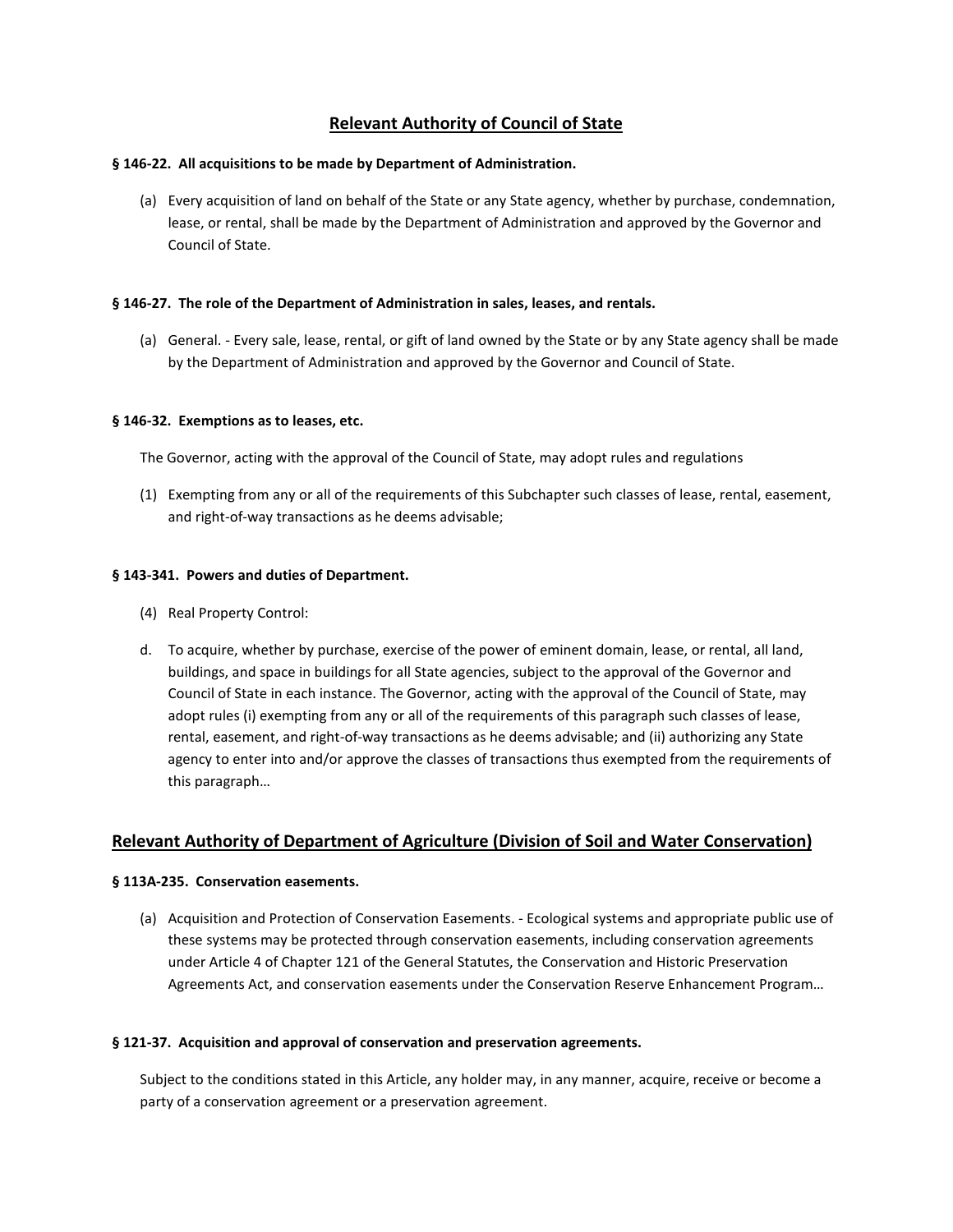# **Relevant Authority of Soil and Water Conservation Commission**

#### **§ 139-4. Powers and duties of Soil and Water Conservation Commission generally.**

- (d) In addition to the duties and powers hereinafter conferred upon the Soil and Water Conservation Commission, it shall have the following duties and powers:
- (1) To offer such assistance as may be appropriate to the supervisors of soil and water conservation districts, organized as provided hereinafter, in the carrying out of any of their powers and programs.
- (3) To coordinate the programs of the several soil and water conservation districts organized hereunder so far as this may be done by advice and consultation.
- (4) To secure the cooperation and assistance of the United States and any of its agencies, and of agencies of this State, in the work of such districts.

### **02 NCAC 59F .0101 OBJECTIVES**

(a) The North Carolina Conservation Reserve Enhancement Program (CREP) is a state/federal/local partnership that combines existing federal Conservation Reserve Program (CRP) funding and state funding from various sources, including the Agriculture Cost Share Program (ACSP), to take environmentally sensitive land out of crop production. For purposes of this Rule the generic term "CREP" references either the federal portion or the combined federal and state portions of the program. The combined federal and state portion of CREP is referred to as NC-CREP. Under CREP, landowners may voluntarily enroll eligible land in 10-year, 15-year, 30-year or permanent agreements or contracts. The Commission operates the state portion of NC CREP program as the lead agency for the State of North Carolina (State), and may from time to time delegate activities to the Division.

#### **02 NCAC 59F .0104 APPROVING STATE AGREEMENTS**

(a) Final approval for all NC-CREP agreements shall be the responsibility of the Division. Thirty-year and permanent agreements require recording of a conservation easement or conservation lease in the appropriate county registry. The intent is to provide that the NC-CREP Enrollment Area shall be protected for the life of the signed agreement. The Division shall provide a mechanism to acquire and record easements and leases for NC-CREP. The Division shall provide a survey where needed to develop legal description of the easement area. Conservation easements and leases entered into shall be consistent with the requirements of the Department of Administration and with 01 NCAC 06B .0210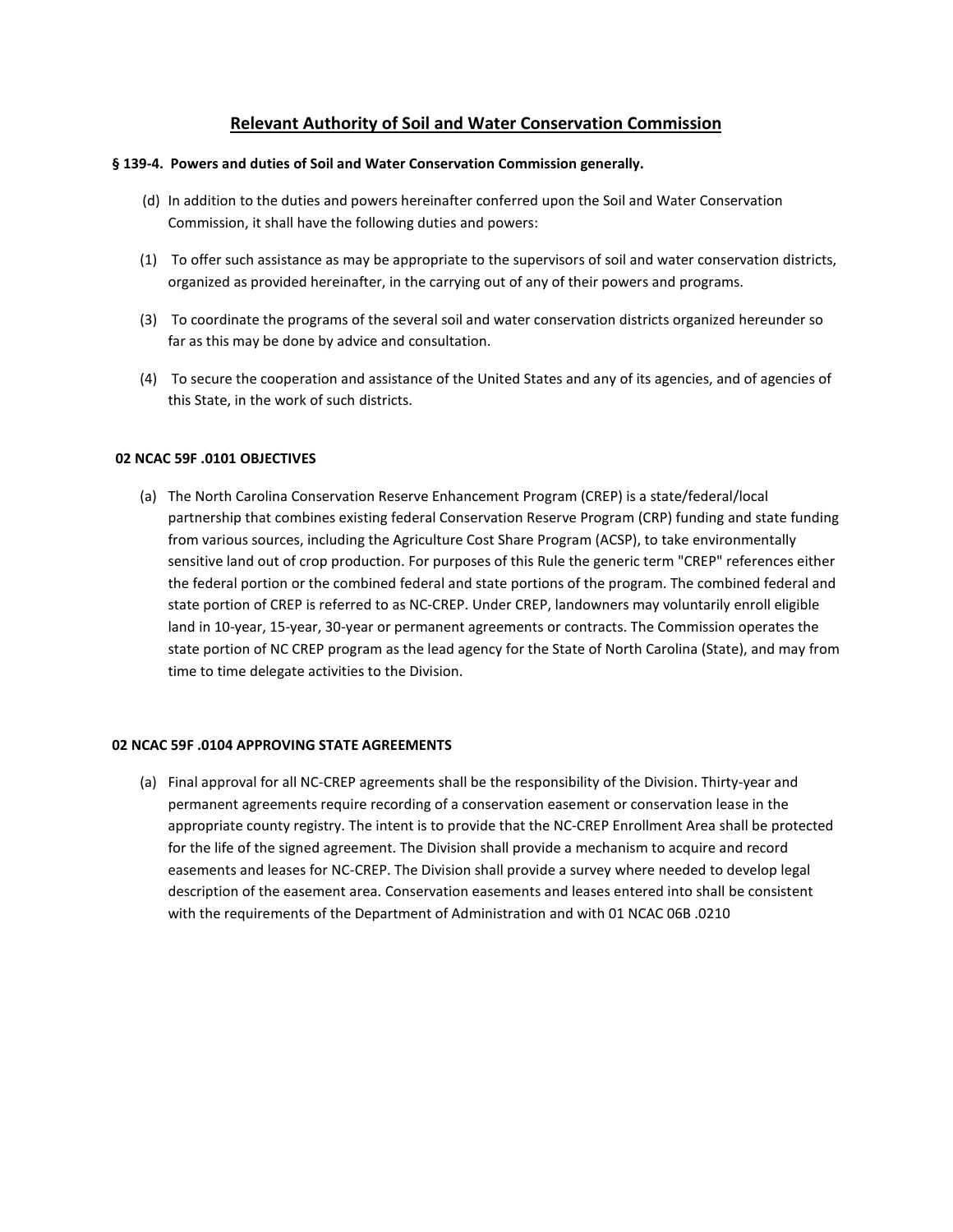## **Policy for Conservation Easement Modification**

The purpose of this policy is to provide a consistent response to conservation easement modification. A modification is defined as changes to the conditions of a fully executed conservation easement. No modification will be considered that reduces the conservation values of the land, add an allowable use that was not included in the original easement language or jeopardizes the obligations of the Division, other partners, or to the public. All modification requests must be approved by the Commission unless otherwise specified and in accordance with Chapter 146 of the NC General Statutes.

- Conservation easement modifications will only be considered if the conservation value of the property will be strengthened. Grantor may be subject to payment of associated costs.
- Technical corrections are allowed with Division approval. Dependent upon nature of error, recordation of correction may be needed.
- Extending the duration of the easement is allowed with Division approval and through appropriate legal mechanisms.
- Management Plans
	- o Forestry Management Allowed with Division approval and recommendation by NC Forest Service *or registered forester*. This will include but is not limited to thinning schedule, species to replant, disease or natural disaster concerns. These modifications should be made through a revised forestry management plan and not intended to require modification of specific easement language. The revised forestry management plan must be submitted to the Division for approval prior to implementation of the plan.
	- o Conservation Plan Changes Allowed with Division approval and recommendation by local Soil and Water Conservation District or NRCS. This may include changes in vegetation or tree species which still meets required program policies. These modifications should be made through a revised conservation plan and not intended to require modification of specific easement language. The revised conservation plan must be submitted to the Division for approval prior to implementation of plan.

## **Policy for Conservation Easement Termination**

Termination of interests in real property can only be achieved in accordance with the authorities granted within the provisions of Chapter 146 of the NC General Statutes and any other statutory requirements.